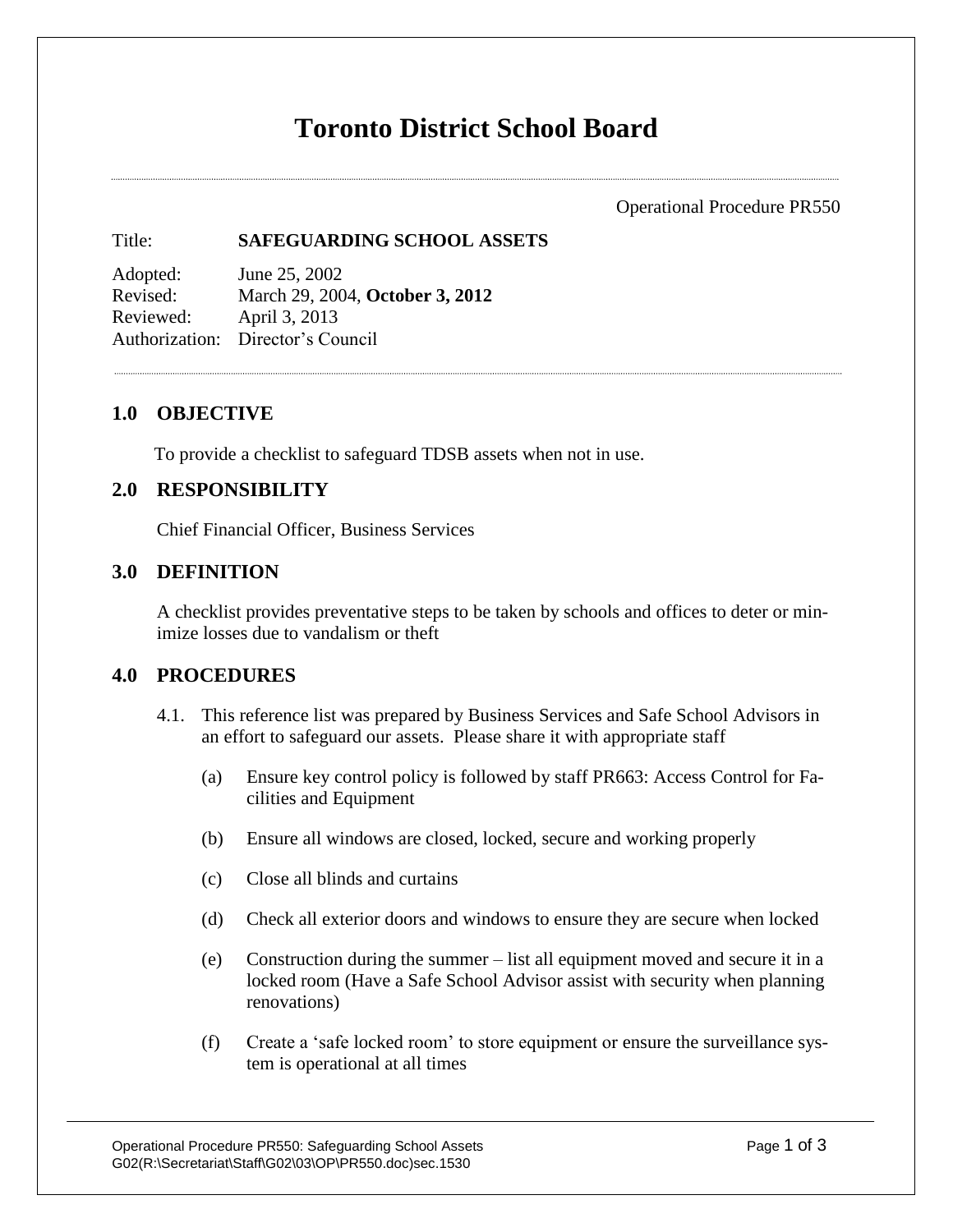- (g) Ensure caretaker signs all contractors in/out (use a log)
- (h) Ensure morality lighting is operating as designed
- (i) During any cleaning activity in a classroom that requires removal of computers or related technology, place equipment in another locked classroom
- (j) Review security procedure with Childcare Centres and other permit holders
- (k) Ensure all portable computers and related technology is placed in a secure area
- (l) Move computers as far away from windows as possible
- (m) Place a list of all technological equipment, with serial numbers in a common place in each room to assist investigators should a theft take place
- (n) Ensure emergency phone numbers are posted in key areas of the school
- (o) Be especially vigilant re computers, (Laptops, iPads, eReaders, etc),TVs and VCRs, Camcorders, CD players
- (p) If school has cameras ensure someone is responsible for keeping them operational at all times
- (q) Ensure all funds are deposited in the bank or credit union prior to school closing
- (r) Ensure all deliveries are controlled by the caretaker
- (s) Ensure caretaker has parking lot violators removed by security
- (t) Ensure equipment assignment agreement is complete for all loan equipment and the caretaker can provide the list in the event of a theft report
- (u) Take special precautions where sight lines are poor or non existent
- (v) Advise your Safe Schools Office of any special requests
- (w) Review history of thefts at school and respond accordingly
- (x) Limit access to the school during all school breaks

#### 4.2. Reporting

- (a) Report all thefts immediately to Safe Schools, Security and Risk Management
- (b) Report Break & Enters, attempts or major thefts immediately to Police, Security, Safe Schools and Risk Management